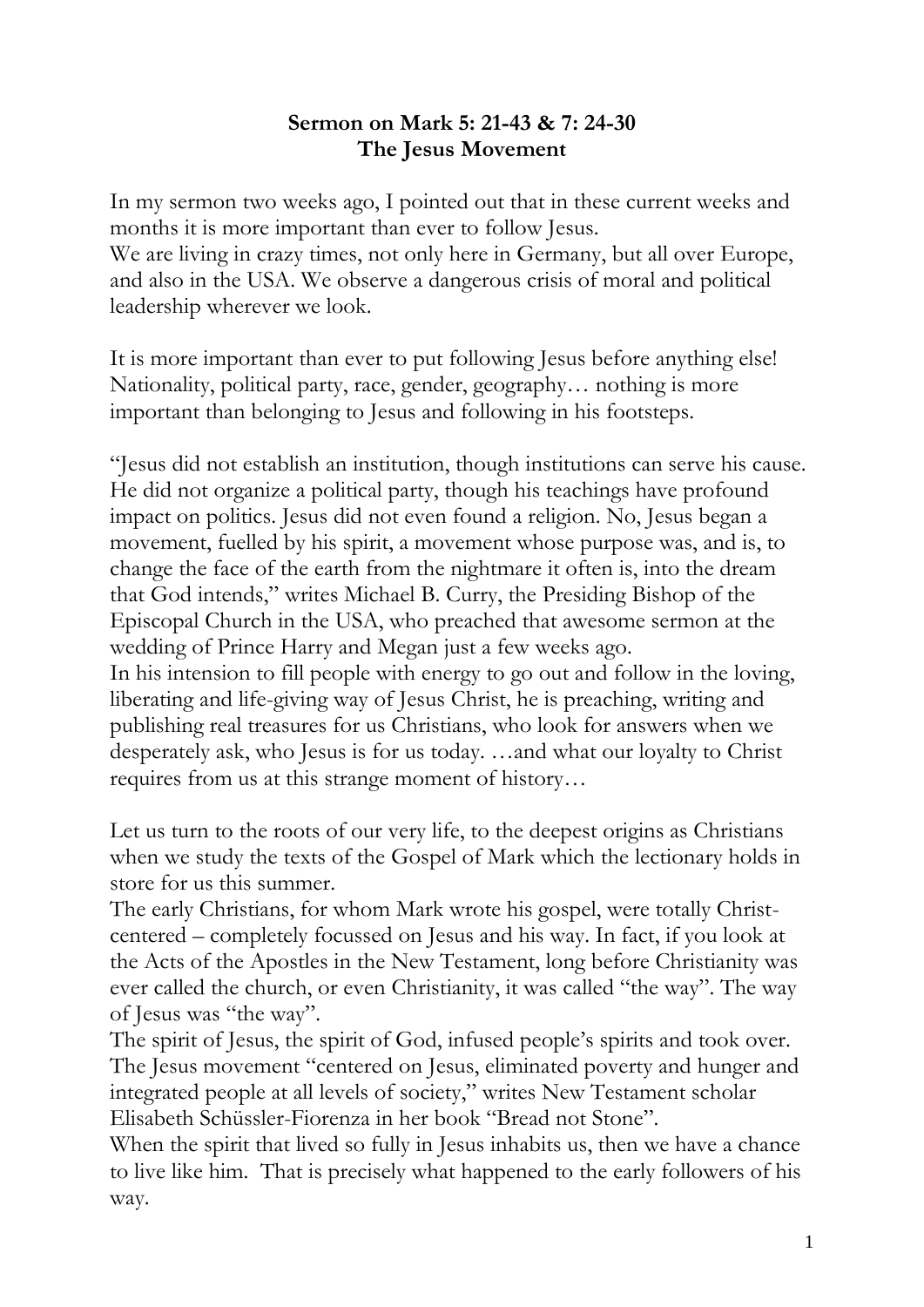They shared.

They learned how to become more than a bunch of individual, self-interested people. They found themselves becoming a counter-cultural community where all had equal standing.

And this is where today's gospel texts enter the stage… (Mark 5: 21-43 & 7:24-30)

There is this story of a young woman who has died and an older woman with bleeding that couldn't be stopped for 12 long years.

Mark even takes time to share with us this woman's suffering. Mark, who usually has the telegram-style of telling his stories, shows compassion and takes time for two women's stories. Countercultural!

Even more so when we learn that in the first century cultural context, women were considered less clean than men. Women were regarded as a constant threat to men; men feared to be polluted, made unclean and dirty when being in contact with a woman.

In addition to being female each of the women in our passage has a second source of being unclean. The girl has become a dead body and the older woman has this unstoppable bleeding. Any physical contact with these women would make anybody unclean. Jesus is no exception. But instead of safe-guarding his own and individual purity, Jesus makes both women pure, and restores them to society. It's not only a woman and a girl whose lives are being changed and turned upside down. It is the whole community which experiences healing and change.

The Jesus of the Gospel of Mark creates a new understanding of community, - a community which is whole, inclusive and without boundaries.

The woman with the bleeding is violating all standards of ancient female behaviour: she is neither submissive nor does she hold back. She initiates contact with Jesus. She sneaks up in the crowd and touches Jesus' clothes. If she only touches, she thinks, she could be healed…

So, different to other stories of healing, this woman is not offered healing by Jesus. She claims it, takes it… without permission from anybody. Caught in doing so, she is not blamed but praised. "Daughter," says Jesus, "your faith has made you well." And he includes her into God's big family. Her risky, forbidden, secret and bold action is called faith.

The two intertwined stories are united by the use of the number 12. The girl was 12 years old, and the woman had suffered for 12 years. 12 – a symbol for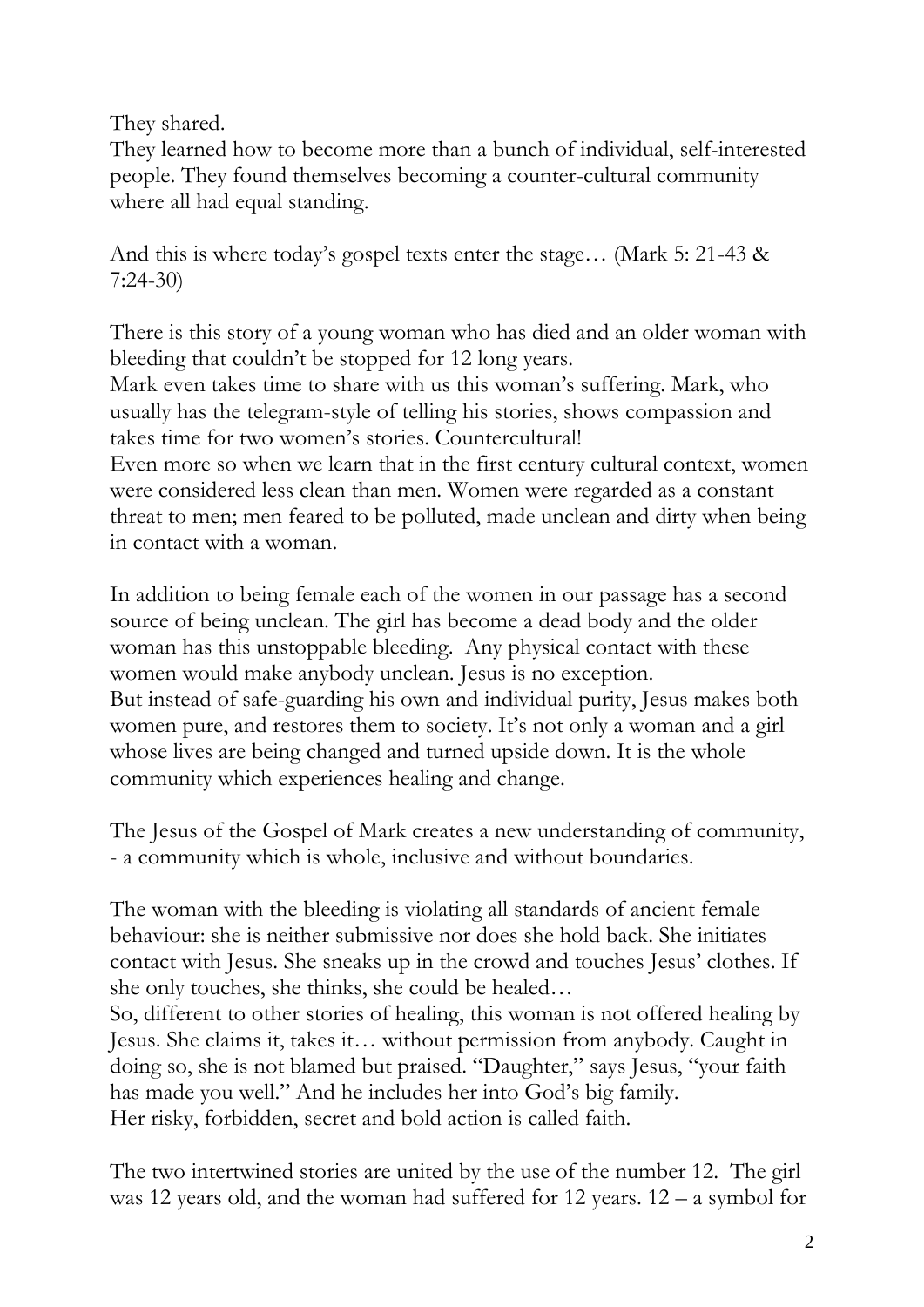"the whole of Israel", for all people, all believers… The inclusion of women, even unclean women, is not just an issue of one village or one community; it applies to all… and forever.

Another counter-cultural aspect of course comes in the person of Jairus. The mighty man in church and community, the boss of the synagogue seeks help from a wandering preacher and miracle-worker… He throws himself at Jesus' feet and begs him to help. What a revolution of hierarchy and tradition! What a change of mind, and what a challenge to old rules and standards. The rich and powerful seek blessing from the nobodies who have nothing… - and they receive it!

What consequences may all this have had for the village and its inhabitants in which the girl, her father, her family, and the woman lived? How might their lives and relationships have changed?

Another story Mark uses to set the world upside down with the Jesus movement is that of the Syrophoenician woman, a Gentile, a stranger, a nonbeliever who seeks out Jesus to help her suffering child.

Mark again emphasizes the significance of wholeness rather than purity, and of breaking boundaries rather than sticking to narrow and nationalistic concepts.

That's the message!

If we dare to look closer, we discover a most remarkable dialogue between this foreign woman and Jesus.

She pleads. He refuses. Snappy sayings. A sharp tone. In the end: a smart and clever woman and a wise and open-minded man…

Jesus first does not want to heal the daughter of the Syrophoenician woman. He argues that the children (the Jews) must be fed before the dogs (the Gentiles). …makes our jaws drop, doesn't it?

But not so with the woman.

She cleverly and politely uses Jesus' own argument to convince him: "Sir, even the dogs under the table eat the children's crumbs."

Jesus replies that "for saying that" the demon is gone from her daughter. For the content of what she says, and not just for her faith or persistence – as in Matthew's version – Jesus grants her request.

This foreign woman has led Jesus to enlarge the boundaries of the realm of God to include the whole world.

What an amazing offer of a God "who so loved the (whole) world…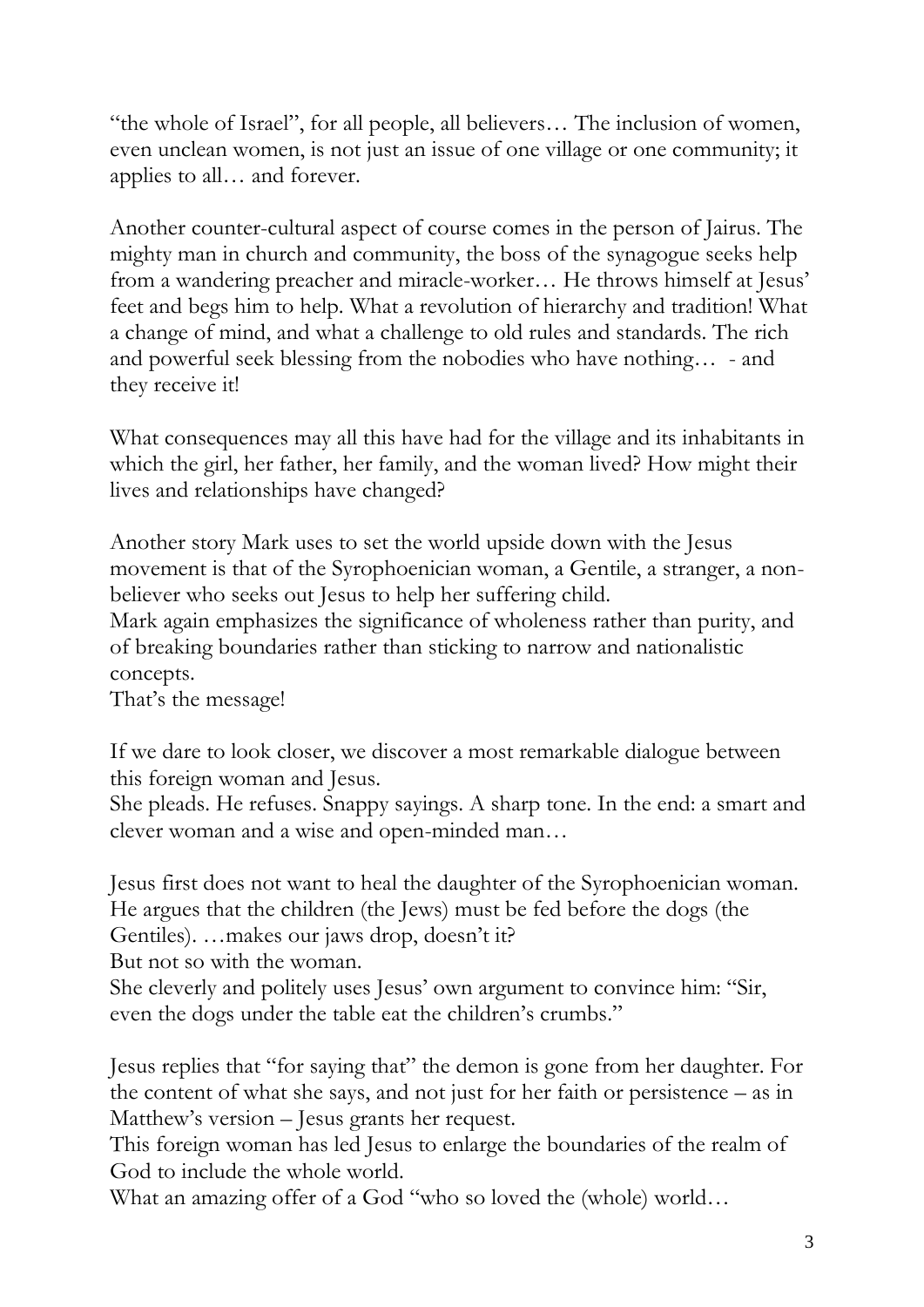Nobody has the right to place one nation over others… not then and not now.

Jesus learned that, because a fearless and bold woman taught him so. Counter-cultural…

The Gospel of Mark proclaims good news: the breaking in of God's kingdom, bringing abundant blessings for this age, blessings that include healings and feedings, and the new community gathered around Jesus. The Jesus of the Gospel of Mark calls disciples to join this new community, to engage in his way of service to those with less power and status than themselves.

And nobody understood the power of Jesus' way of love better than the disciples whose lives he turned upside down. As Jesus passed along the Sea of Galilee, he saw Simon and his brother Andrew casting out a net into the sea. And Jesus said to them: "Follow me, and I will make you fish for people." And immediately they left their nets and followed him.

Jesus first followers were simple fishermen. He himself a carpenter. I think, Mark is trying to tell us something about equality and not putting the rich over the poor, the mighty over the ordinary.

And yet, there came points when the disciples were forgetting this and negotiating for good jobs in the kingdom.

Later at the last supper and on Good Friday they fail Jesus altogether.

But thank God, Mark had the great idea to let Jesus break with the custom and tradition of his day and call woman disciples.

The women were there at the cross.

If it hadn't been for Mary Magdalene and the women disciples, we might not know to this day, that Jesus rose from the dead.

When the going got tough, it was the women who remained...

Keep that in mind, when we reflect the rest of the story of this countercultural community where all had equal standing.

This bunch of people kept following Jesus long after it seemed he was gone. And the Book of Acts tells the story of how the spirit of Jesus took hold of them, and "the way of Jesus" became their way.

This same group of timid, fragile, sinful, mortal and ever so fallible human beings were later the leaders who were turning the world upside down. Cowards found courage.

The confused found clarity.